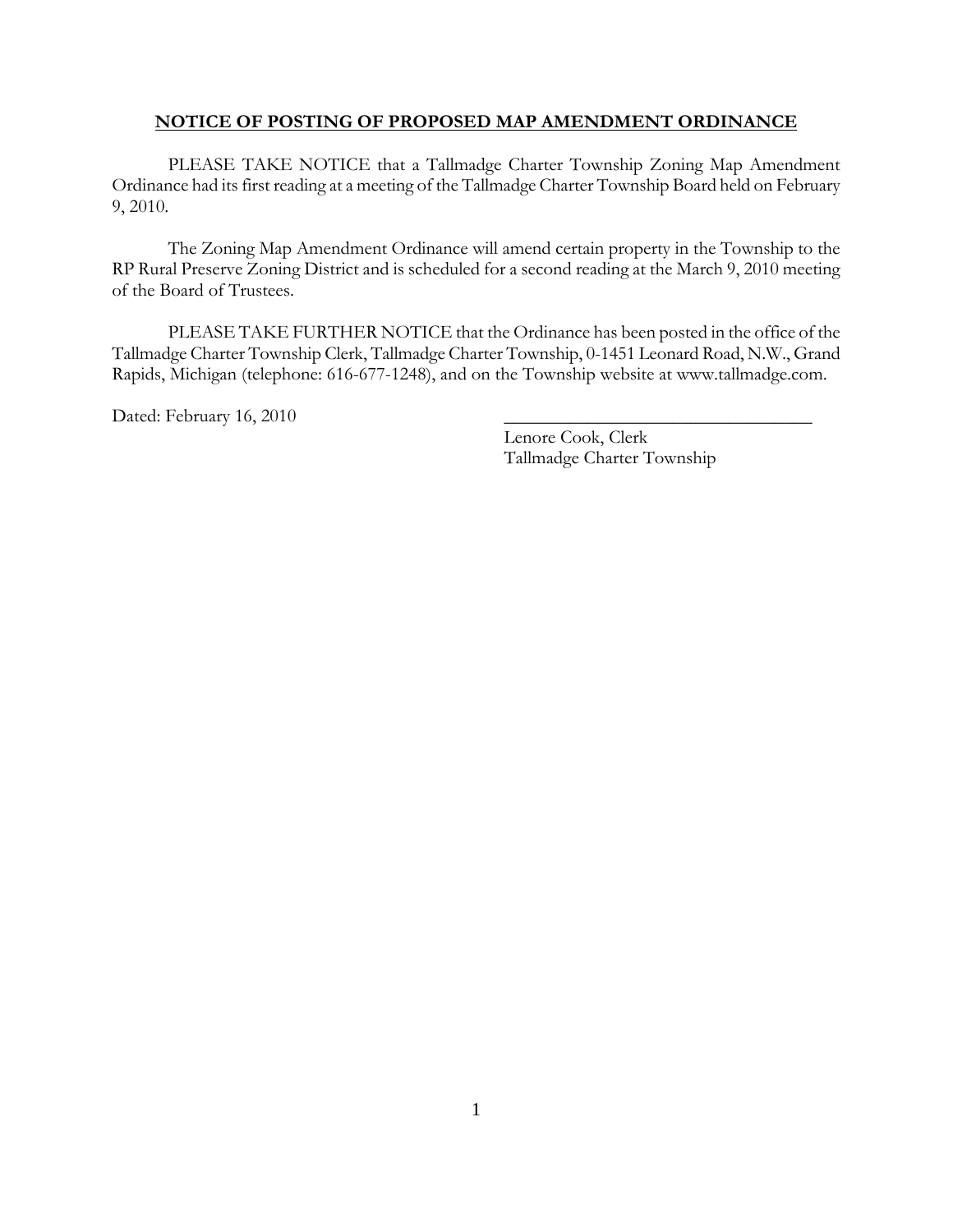The following Zoning Map Amendment Ordinance was introduced and a first reading completed at the Tallmadge Charter Township Board meeting on February 9, 2010.

#### ORDINANCE NO. 02-09-10-1

### ZONING MAP AMENDMENT ORDINANCE

## AN ORDINANCE TO AMEND THE TALLMADGE CHARTER TOWNSHIP ZONING ORDINANCE BY REZONING CERTAIN LANDS TO THE RURAL PRESERVE DISTRICT.

## THE CHARTER TOWNSHIP OF TALLMADGE, COUNTY OF OTTAWA, AND STATE OF MICHIGAN, ORDAINS:

Section 1. Amendment. The Zoning Ordinance and Map of the Charter Township of Tallmadge, Ottawa County, Michigan, the map being incorporated by reference in the Zoning Ordinance for the Charter Township of Tallmadge pursuant to Chapter 4, shall be amended so the following lands shall be rezoned to the RP Rural Preserve Zoning District. The lands are in the Charter Township of Tallmadge, Ottawa County, Michigan, and are described as follows:

Part of the Southwest 1/4 of Section 8, and part of the Northwest 1/4 of Section 17, T7N, R13W, Tallmadge Township, Ottawa County, Michigan, described as: Commencing at the Center of said Section; thence S01°01'20"E 1320.00 feet along the North-South 1/4 line of said Section 8; thence N89°47'29"W 94.38 feet; thence S22°40'15"W 1812.47 feet; thence N62°34'50"W 437.23 feet along the centerline of Leonard Street to the Point of Beginning; thence N62°34'50"W 165.00 feet along said centerline; thence N17°24'32"E 250.00 feet; thence N62°34'50"W 113.00 feet; thence N17°24'32"E 852.20 feet; thence S54°51'08"E 162.62 feet; thence N64°16'17"E 76.49 feet; thence S21°03'32"W 717.99 feet; thence S62°34'50"E 110.45 feet; thence S17°24'32"W 417.55 feet to the Point of Beginning. Containing 4.89 acres. Subject to highway right-of-way for Leonard Street over the Southerly 33.00 feet thereof.

### AND;

That portion of the following legal description that is currently zoned C-2 General Commercial Zoning District: PART OF GOV'T LOT 4 COM S 89D 36M W 1325.58 FT & N 04D 36M E 10.38 FT FROM INTERSECTION OF CEN LI OF OLD LAKE MICHIGAN DR (M-45) & CEN LI OF LINDEN DR,TH N 04D 36M E 439 FT, W PARALLEL WITH S SEC LI 211 FT M/L TO WATERS EDGE OF GRAND RIVER, S'LY ALG SD WATERS EDGE 439 FT M/L TO A PT W OF BEG, TH E PARALLEL W SD SEC LI 230 FT M/L TO BEG. SEC 20 T7N R13W

Section 2. Effective Date. This amendment to the Tallmadge Charter Township Zoning Ordinance was approved and adopted by the Township Board of Tallmadge Charter Township, Ottawa County, Michigan on \_\_\_\_\_\_\_\_\_\_\_\_\_\_\_\_, 2010, after a public hearing as required pursuant to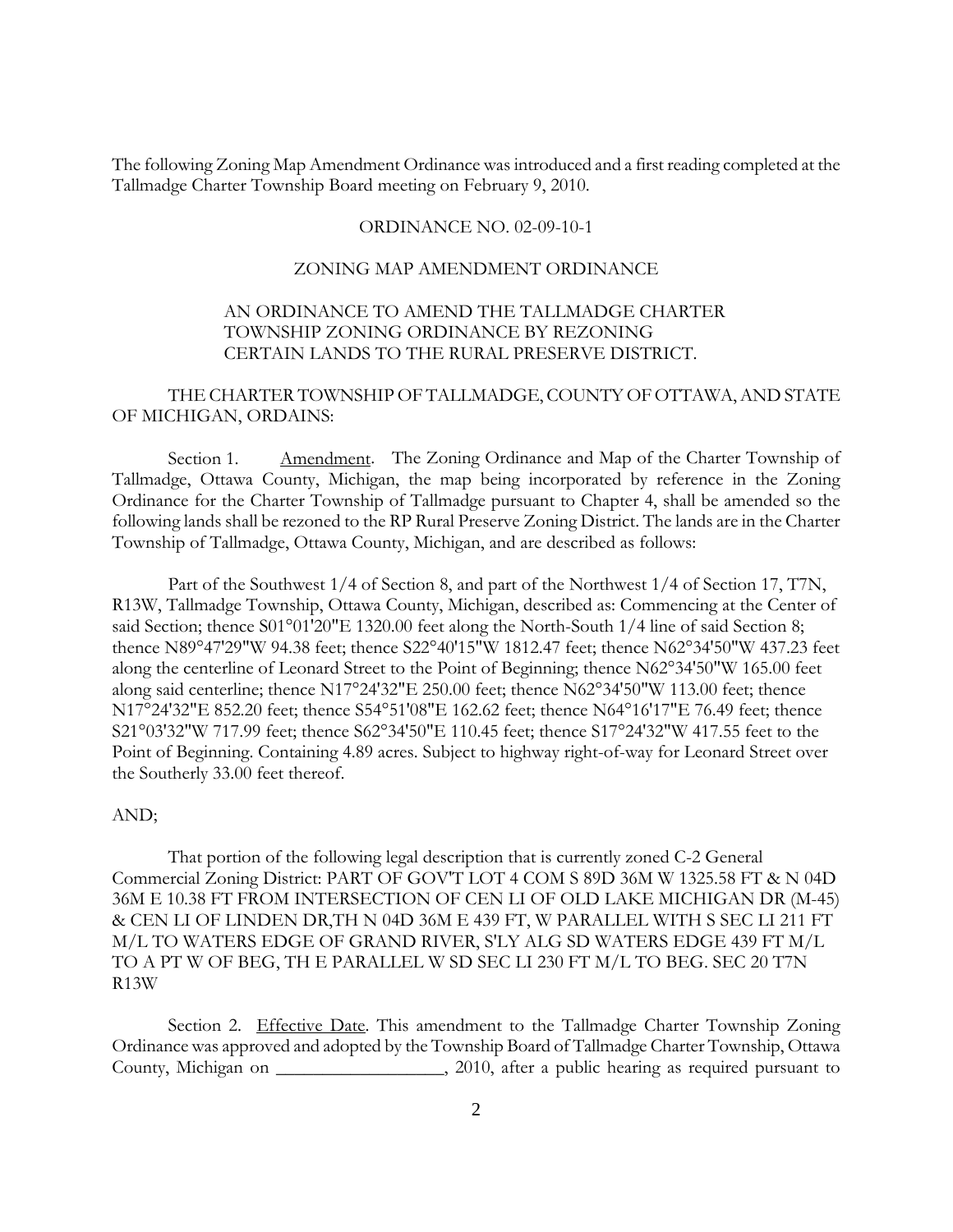Michigan Act 110 of 2006, as amended; after introduction and a first reading on  $\_\_$ , 2010, and after posting and publication following such first reading as required by Michigan Act 359 of 1947, as amended. This Ordinance shall be effective on \_\_\_\_\_\_\_\_\_\_\_\_\_\_\_\_\_\_\_\_\_\_, 2010, which date is the eighth day after publication of a Notice of Adoption and Posting of the Zoning Map Amendment Ordinance in the \_\_\_\_\_\_\_\_\_\_\_\_\_\_\_, as required by Section 401 of Act 110, as amended. However, this effective date shall be extended as necessary to comply with the requirements of Section 402 of Act 110, as amended.

 $\overline{\phantom{a}}$  , and the contract of the contract of the contract of the contract of the contract of the contract of the contract of the contract of the contract of the contract of the contract of the contract of the contrac

James VanEss Lenore Cook Township Supervisor Township Clerk